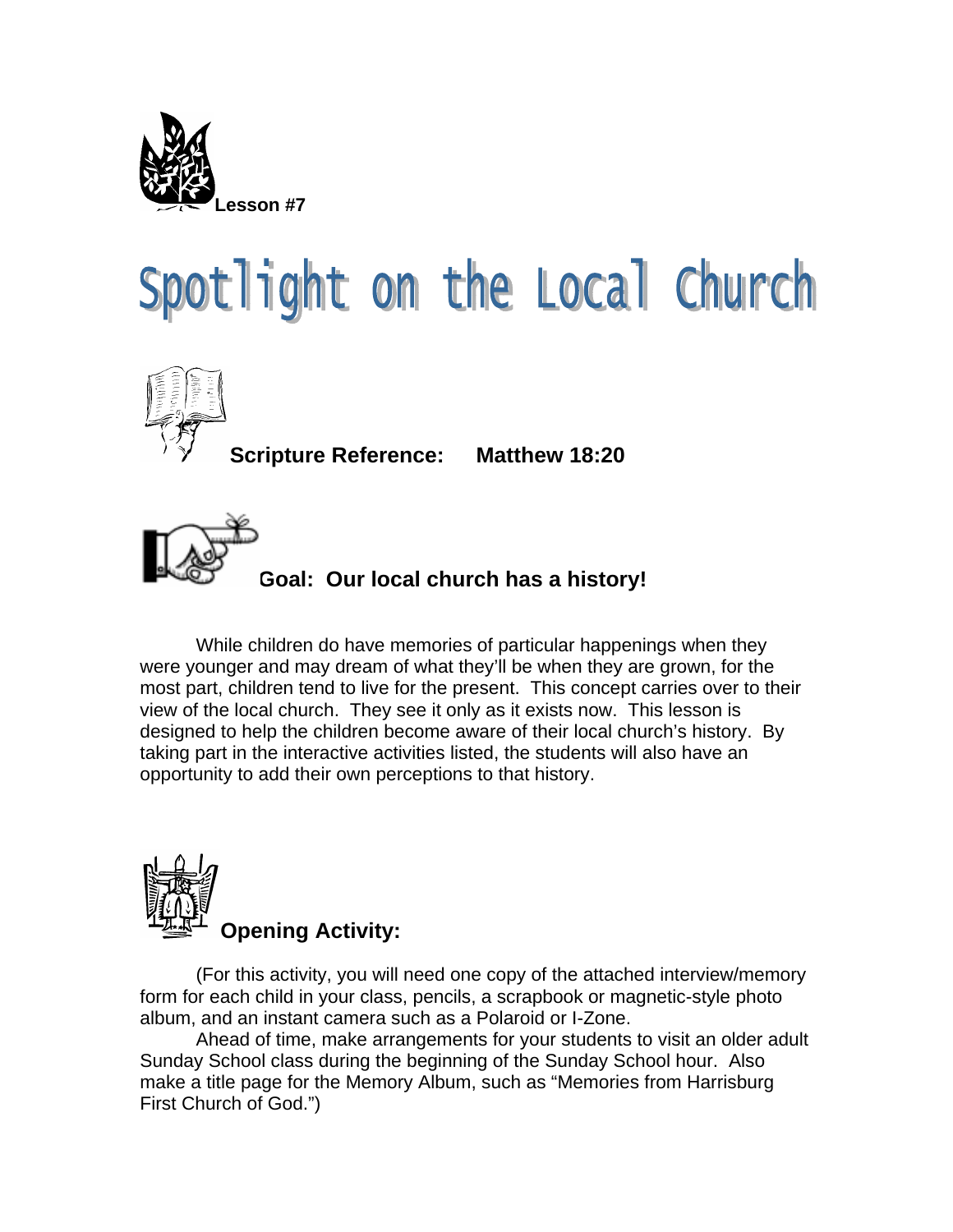At the beginning of class time, explain to the children that they will be visiting an adult Sunday School classroom to interview the people in that class. Show them the interview form and go over the questions they will be asking. Emphasize that before they begin the interview, they should first introduce themselves to the people. Make sure they are equipped with interview forms and pencils, then proceed to the adult class. Five to ten minutes should be sufficient time to conduct the interviews without taking too much time away from the adults' lesson. As the children are conducting the interviews, take a snapshot of each child with the adult being interviewed.

Back in your classroom, attach the photographs to the appropriate interviews. You may want to write the name of the child and adult beneath the picture. Allow the children a few minutes to tell the group about the memories the people shared with them. When finished, collect the interview forms and explain that they will be put into a Memory Album for the church. Say: **A few weeks ago, we learned about the history of our denomination, how it started and grew over the years. This week we'll learn about the history of our own church. The memories we just heard are a part of our church's history.**



(For this activity, you will need Bibles and the *Time Capsule* described in the next paragraph.

This lesson will require a bit of research on your part. Ahead of time, talk to the pastor and some older members about the history of your local church. Gather together as many little mementos – postcards, photos, an old hymnal, any types of items indicative of major historical events such as a war that your church has weathered, etc. – as possible. Put these into a container to represent a pretend *Time Capsule* from your church's past. Also put into this container a slip of paper bearing the reference Matthew 18:20.)

Gather the children in a circle on the floor or around a table. Say: **We're going to use our imaginations this morning and pretend our town just experienced an earthquake. It wasn't a big earthquake, so there wasn't much damage. However, one thing the quake managed to do was to unearth this Time Capsule from our church's past. Let's open it and see what kind of things we can learn about the history of our church.**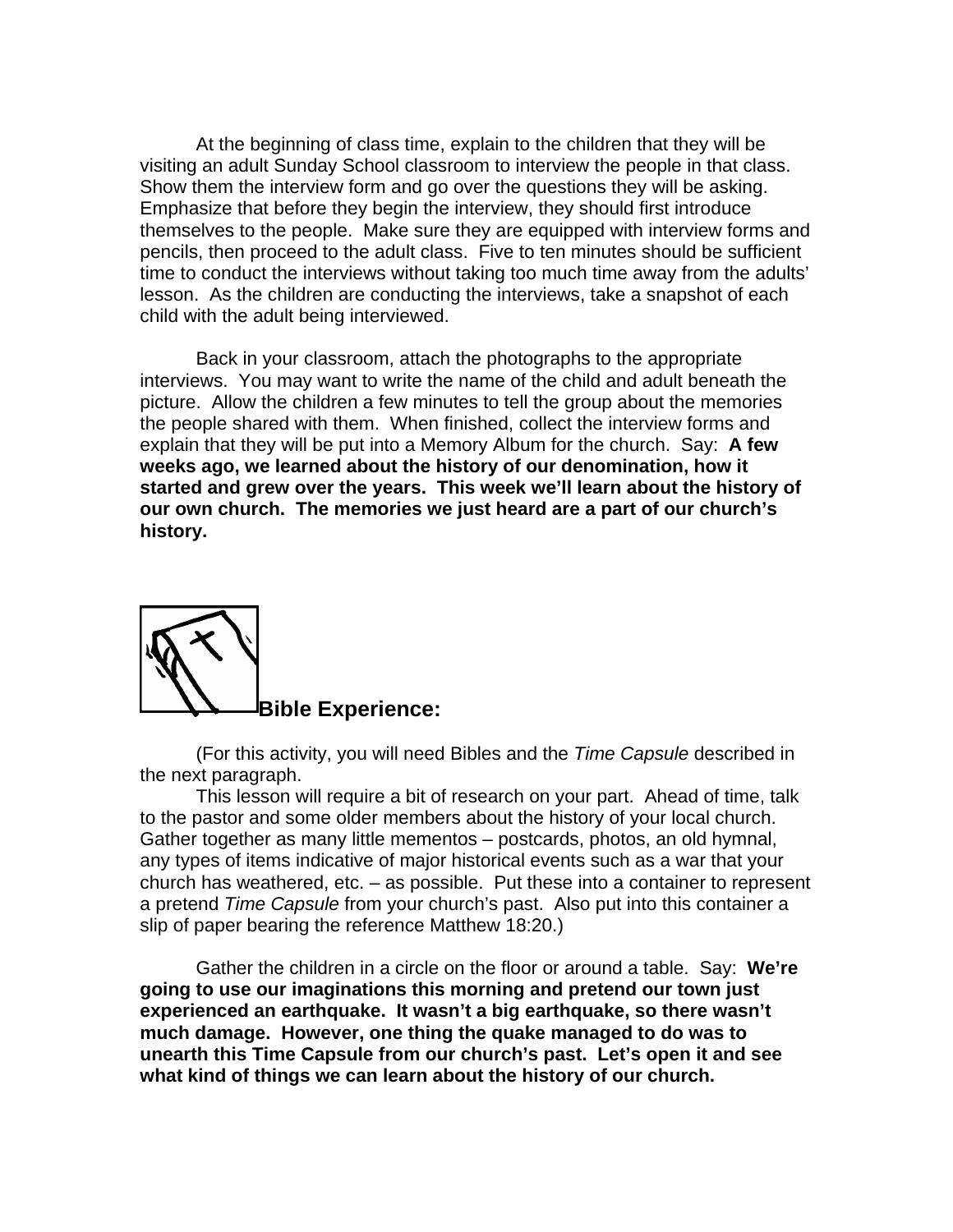Pull the different items out of the capsule and talk about them in their historical order. Last of all, pull out the slip of paper bearing the reference Matthew 18:20. Say**: I wonder why this slip of paper is in the Time Capsule? It must be a pretty important Bible verse to be included. Maybe we should look it up to see what it says.** Have the children do so, then ask: **Why do you think the people included this verse in their Time Capsule? What important message does it have for us today? God has been with our church since its very beginning, and He continues to be with us even now and into the future.** 



(For this activity, you will need a blackboard, chalk, and an eraser.)

**If we decided to re-bury this Time Capsule, only we wanted to add a few more things to it to show people in the future what our church and the world were like in the year we're living in now, what would you add? Why would you choose those items?** List suggestions on the blackboard. **Is there an important Bible verse or message you would want to include?** 

**I think it might be nice to include our Memory Album we worked on earlier, but before we do that, we need to put in some more recent memories, some of our memories.** 



(For this activity, you will need another copy of the attached interview/memory form for each child in your class, pencils, crayons or markers, blank white paper, and the Memory Album from the Opening Activity.)

Have each child complete a memory form about his or herself, then illustrate that memory on a separate piece of paper. When finished, have the children share their memories and pictures with the group. Collect these to also be added to the Memory Album. Say: **Today we've learned much about our church, what it was like in the past and even a little bit of what it's like now.**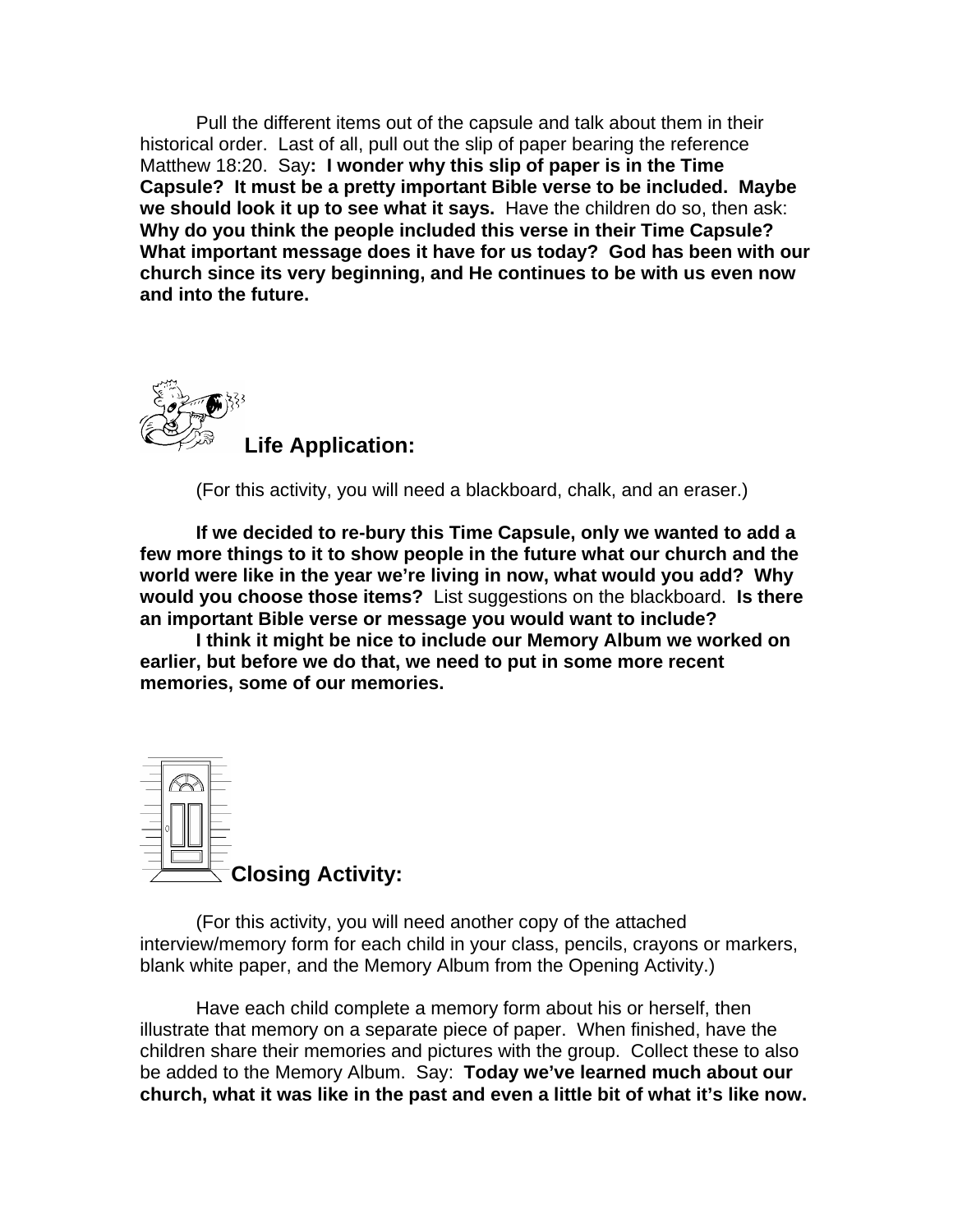## **Most importantly, we learned that "where two of three come together in my name, there I am with them." (Matt. 18:20 NIV)**

 Keep the Memory Album on display in the classroom where the children can look through it or place it in the vestibule or fellowship area where the whole church may have access to it. You may even want to present the album as a gift to the church during a morning worship service.